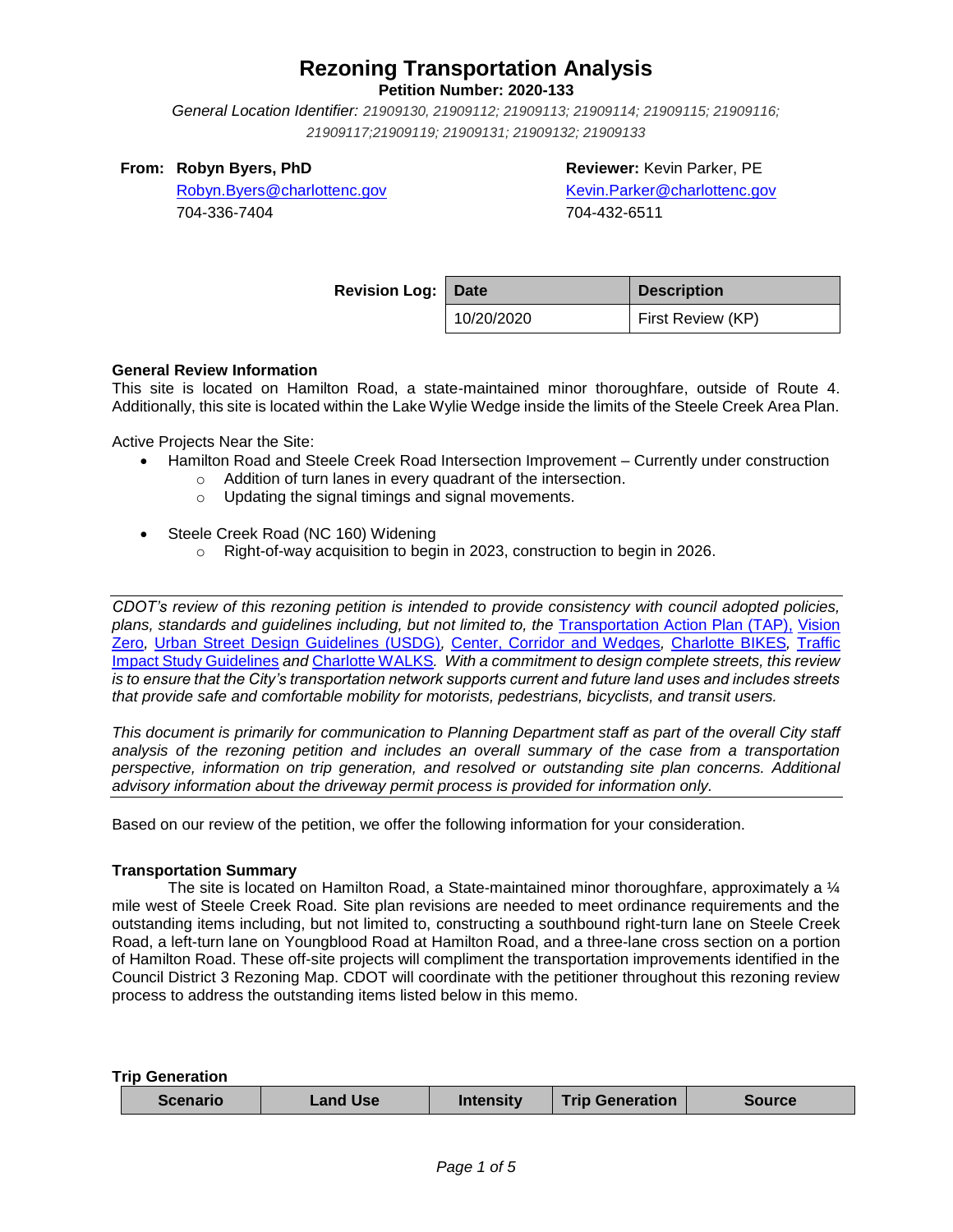**Petition Number: 2020-133**

*General Location Identifier: [21909130, 21909112; 21909113; 21909114; 21909115; 21909116;](https://charlotte-prod-av.accela.com/portlets/parcel/parcelList.do?mode=list&entityType=PARCEL_DAILY&module=Planning&spaceName=spaces.rzp2020133)  [21909117;21909119; 21909131; 21909132; 21909133](https://charlotte-prod-av.accela.com/portlets/parcel/parcelList.do?mode=list&entityType=PARCEL_DAILY&module=Planning&spaceName=spaces.rzp2020133)*

|                                           |                                    |        | (vehicle<br>trips/day) |                                          |
|-------------------------------------------|------------------------------------|--------|------------------------|------------------------------------------|
| <b>Existing Use</b>                       | Single Family                      | 9 DU   | 115                    | <b>Tax Record</b>                        |
| Entitlement with<br><b>Current Zoning</b> | Single Family<br>(26.2 acres, R-3) | 78 DU  | 830                    | <b>General Guidance</b><br>from Planning |
| Proposed Zoning                           | <b>Townhomes</b>                   | 175 DU | 1,285                  | Site Plan: July 2020                     |

### **Please provided responses to our comments.**

**Outstanding Issues Outstanding Issues** Strikeout = Not an outstanding issue 1. Label and dimension the curb line, as depicted on the site plan, from the centerline of Hamilton Road to the proposed back of curb.

- 2. **Traffic Study** A Traffic Impact Study is not necessary for the complete review of this petition. If during the permitting process the site generates more than 2,500 daily trips, then a traffic study will be required.
- 3. Label and dimension the proposed right-of-way, along Hamilton Road, from the Hamilton Road centerline, including the commitment to dedicate the proposed right-of-way in the conditional notes.
- 4. Label and dimension the proposed planting strip and the 12-foot multi-use path from the centerline of Hamilton Road, including the commitment to the construction of the proposed planting strip and 12-foot multi-use path in the conditional notes.
- 5. Revise the site plan by providing a street stub, instead of a cul-de-sac, at the terminus of Public Road B.



6. Add a conditional note stating the left turn-lane, tapers, and median striping, at the intersection of Hamilton Road and Public Road A, will be designed accordingly to NCDOT Standards.



7. Revise the site plan and the conditional notes to commit to the construction of the three-lane cross section along this site's frontage on Hamilton Road, to the western Hamilton Road terminus of the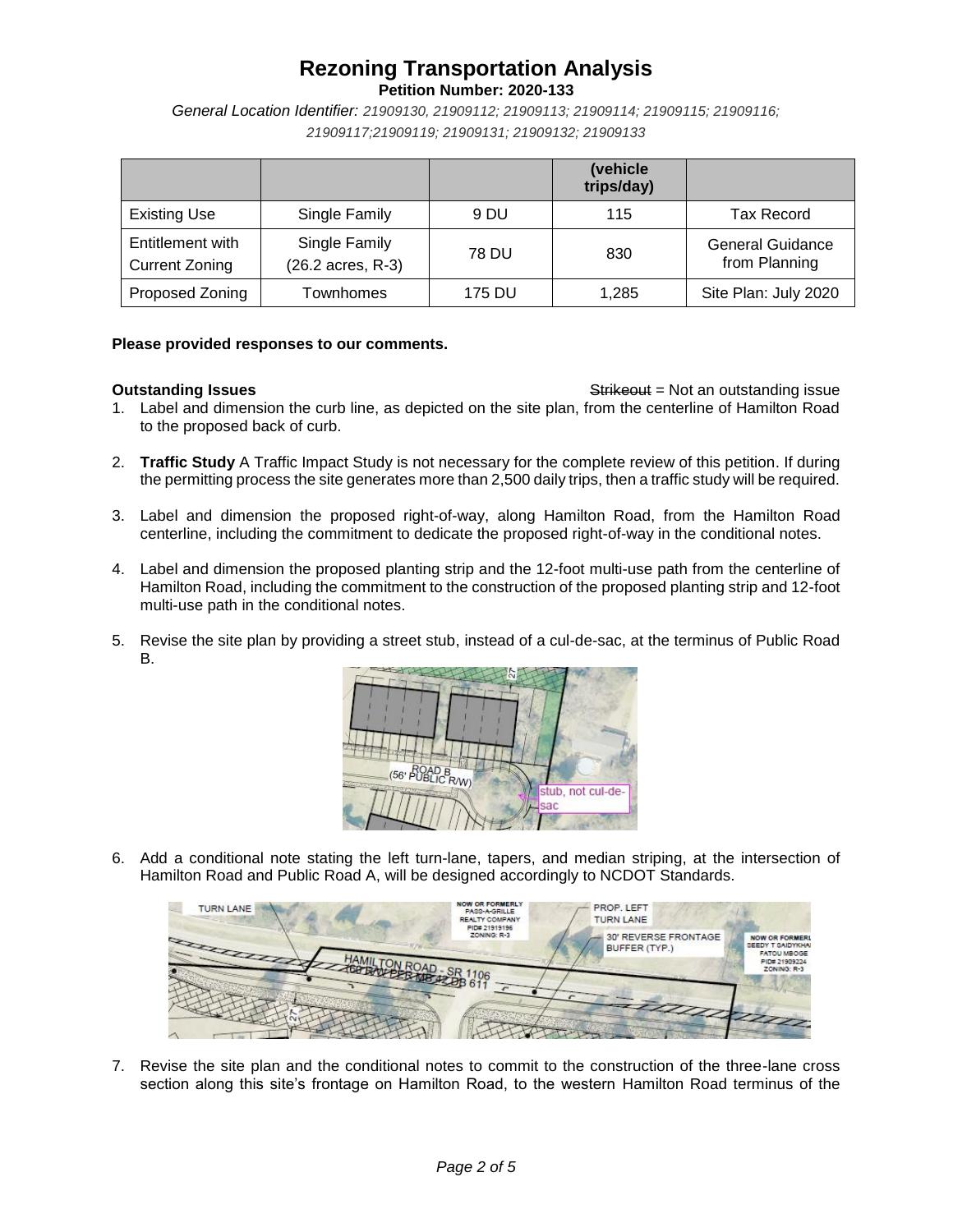**Petition Number: 2020-133**

*General Location Identifier: [21909130, 21909112; 21909113; 21909114; 21909115; 21909116;](https://charlotte-prod-av.accela.com/portlets/parcel/parcelList.do?mode=list&entityType=PARCEL_DAILY&module=Planning&spaceName=spaces.rzp2020133)  [21909117;21909119; 21909131; 21909132; 21909133](https://charlotte-prod-av.accela.com/portlets/parcel/parcelList.do?mode=list&entityType=PARCEL_DAILY&module=Planning&spaceName=spaces.rzp2020133)*

NCDOT intersection improvement project at Hamilton Road/Steele Creek Road. Coordinate with NCDOT to acquire any CAD files or official plans.



8. Revise the site plan and the conditional notes to commit to constructing a southbound right-turn lane, on Steele Creek Road, onto Winged Teal Road. Include in the conditional notes that this right-turn lane construction will be coordinated with NCDOT during the permitting process.



9. Revise the site plan and the conditional notes to commit to the construction of a southbound left-turn lane on Youngblood Road, to turn on Hamilton Road, with 150-feet of storage. Include in the conditional notes that this left-turn lane construction will be coordinated with NCDOT during the permitting process.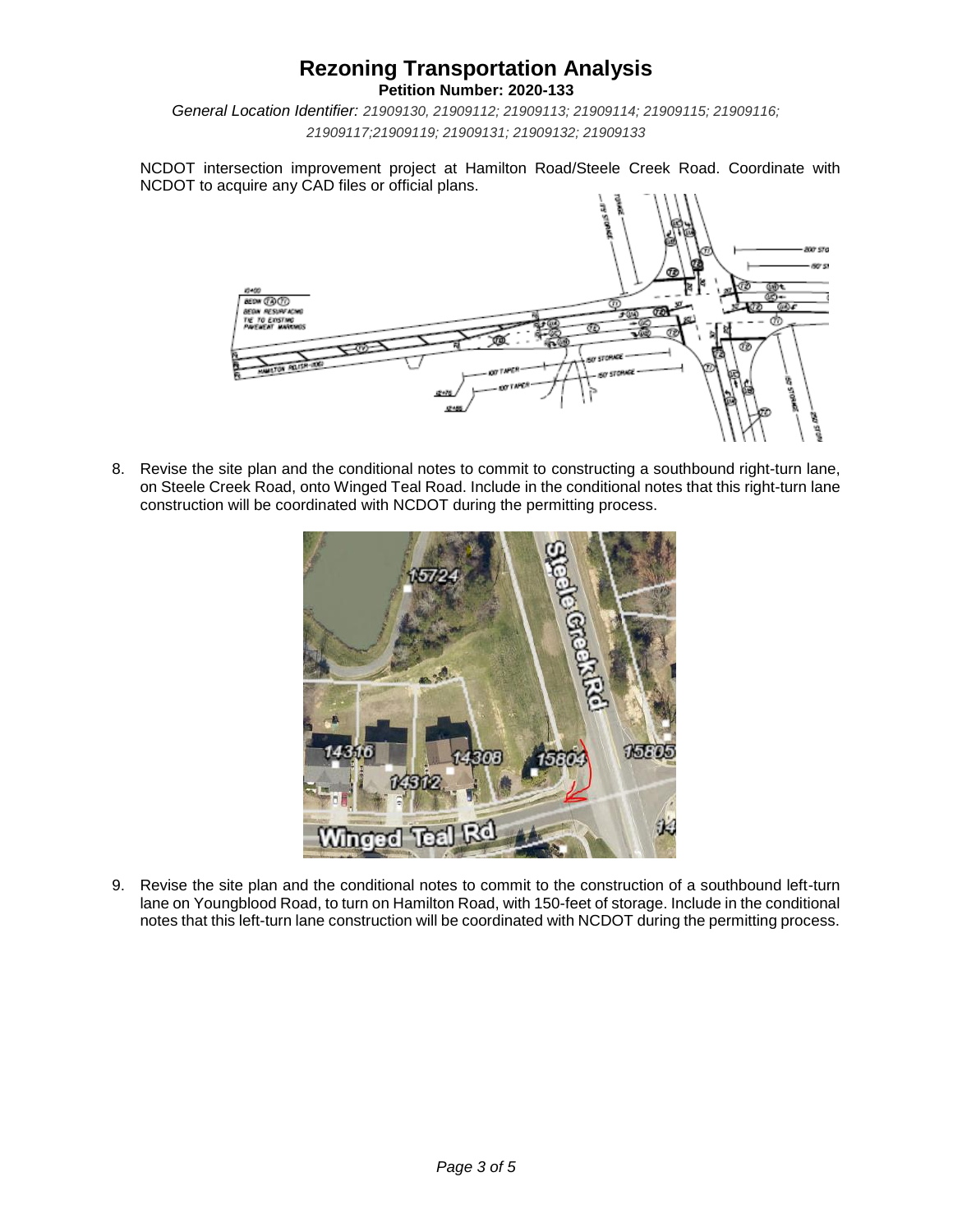**Petition Number: 2020-133**

*General Location Identifier: [21909130, 21909112; 21909113; 21909114; 21909115; 21909116;](https://charlotte-prod-av.accela.com/portlets/parcel/parcelList.do?mode=list&entityType=PARCEL_DAILY&module=Planning&spaceName=spaces.rzp2020133)  [21909117;21909119; 21909131; 21909132; 21909133](https://charlotte-prod-av.accela.com/portlets/parcel/parcelList.do?mode=list&entityType=PARCEL_DAILY&module=Planning&spaceName=spaces.rzp2020133)*



10. Revise the site plan by designing the development with the appropriate block length(s), as described in Chapter 20 of the Subdivisions Ordinance.



11. Add conditional note specifying dedication and fee simple conveyance of all rights of way to NCDOT before the site's first building certificate of occupancy is issued. CDOT requests right of way be shown on the site plan and set at 2' behind back of sidewalk where feasible.